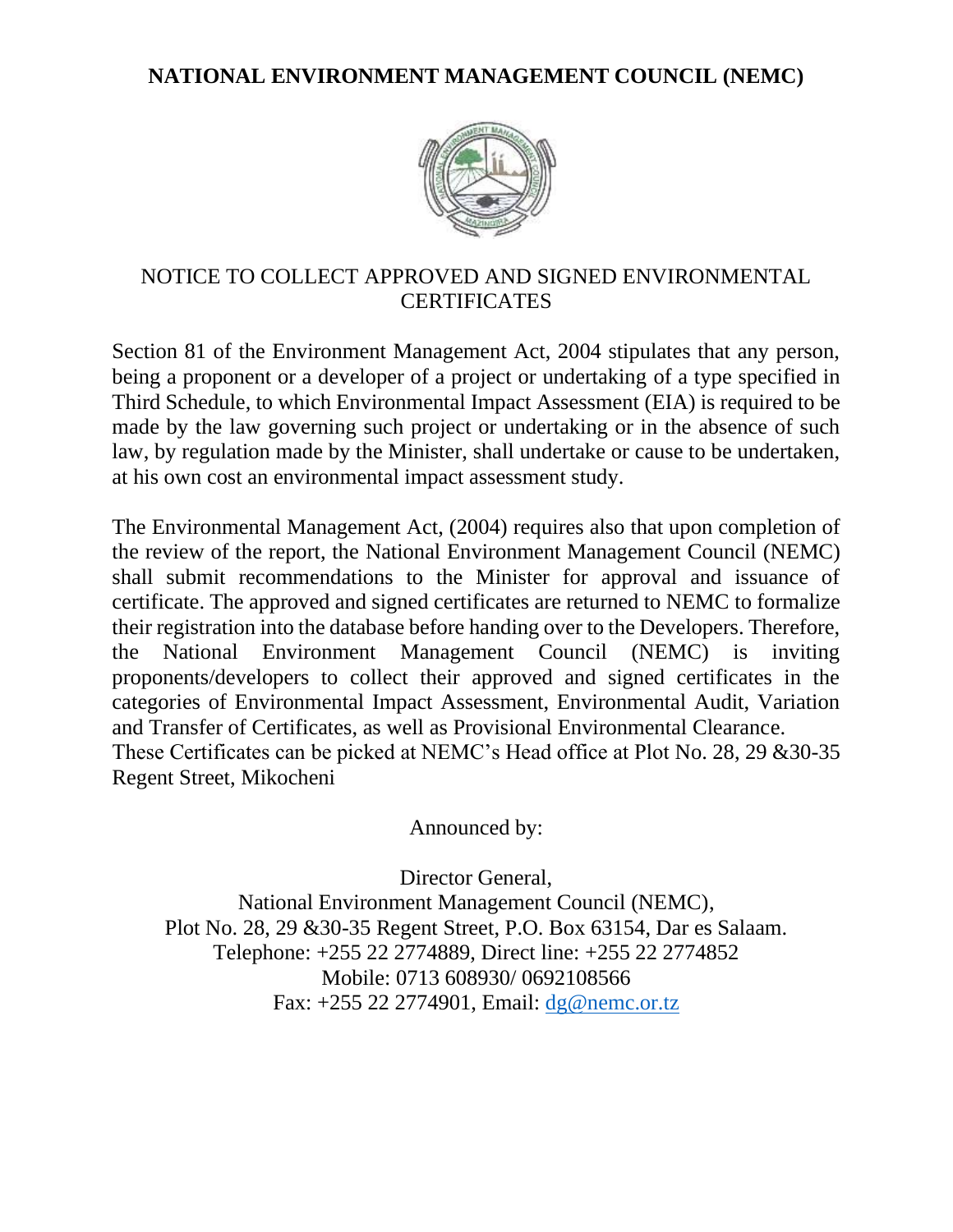| $\mathbf{N}\mathbf{0}$ | <b>Project Title and Location</b>                       | <b>Developer</b>                 |
|------------------------|---------------------------------------------------------|----------------------------------|
| 1.                     | Construction of 8 storey Plus Mezzanine                 | Al Rais Development              |
|                        | Commercial/Residential Building at plot no 8 block      | Company Ltd,                     |
|                        | 67, Ukombozi Mtaa in Jangwani Ward, Ilala               | P.O. Box 16322,                  |
|                        | Municipality, Dar es Salaam Region                      | Dar es Salaam                    |
| 2.                     | Variation of EIA Upgrade to Bitumen Standard at         | <b>Tanzania National Roads</b>   |
|                        | Karagwe and Ngara Districts, Kagera Region              | Agency, P.O. Box 11364,          |
|                        |                                                         | Dar es Salaam                    |
| 3.                     | Establishment of One Stop Inspection Station at along   | <b>Tanzania National Roads</b>   |
|                        | the Dar es Salaam Corridor, Vigwaza Village,            | Agency, P.O. Box 11364,          |
|                        | Vigwaza Ward in Chalinze District, Pwani Region         | Dar es Salaam                    |
| 4.                     | Upgrading of Ipole-Rungwa Road (172KM) to               | <b>Tanzania National Roads</b>   |
|                        | Bitumen Standard at Sikonge, Itigi and Chunya           | Agency, P.O. Box 11364,          |
|                        | Disricts in Tabora, Singida and Mbeya Region            | Dar es Salaam                    |
| 5.                     | Upgrading of Soni-Bumbuli Road (21,7KM) to              | Tanzania National Roads          |
|                        | Bitumen Standard at Son - Bumbuli in Lushoto            | Agency, P.O. Box 11364,          |
|                        | District, Tanga Region                                  | Dar es Salaam                    |
| 6.                     | Construction and Operation of Fuel Service Station at   | Nile Complex Plaza Limited       |
|                        | Plot No 4. Block "B" Nyashishi Area, Ntende Village     | P.O. Box 6369, Mwanza            |
|                        | Usagara Ward in Misungwi District, Mwanza Region        |                                  |
| 7.                     | Establishment of a Graphite Plant at Malula Village,    | Amosia Graphite                  |
|                        | Malula Ward in Meru District, Arusha Region             | <b>International Limited</b>     |
|                        |                                                         | P.O. Box 1189,                   |
|                        |                                                         | Dar es Salaam                    |
| 8.                     | Establishment of ACER Fuel Service Station at Plot      | <b>ACER PETROLEUM (T)</b>        |
|                        | No 2, Block "C" Tinde Area, Nyambui Village, Tinde      | LIMITED, P.O. Box 78845,         |
|                        | Ward in Shinyanga District, Shinyanga Region            | Dar es Salaam                    |
| 9.                     | Gold Elution, Electro Winning and Refining Plant at     | Pamoja Mining Company            |
|                        | Plot No 1/3 Isegeng'he "A" Mtaa, Nyakato Industrial     | Limited,                         |
|                        | Area Mhandu Ward in Nyamagana District, Mwanza          | P.O.Box 467, Mwanza              |
|                        | Region                                                  |                                  |
| 10.                    | Closed Theatre (CT) at Plot No 417, Sharif Shamba       | <b>National Arts Council</b>     |
|                        | Mtaa, Ilala Ward in Ilala Municipality, Dar es Salaam   | (BASATA), P.O. Box 4779,         |
|                        | Region                                                  | Dar es Salaam                    |
| 11.                    | Upgrading of various Mpanda Town Roads (7.7KM)          | Mpanda Municipal Council         |
|                        | from Gravel to Bitumen Standard at Kawajense,           | P.O.Box 216, Mpanda              |
|                        | Kashaulili and Makanyagio in Mpanda District,           |                                  |
|                        | Katavi Region                                           |                                  |
| 12.                    | Aggregate Crushing at Rubambagwe Village,               | Manyara Company Limited          |
|                        | Muungano Ward in Chato District, Geita Region           | P.O.Box 10795, Mwanza            |
| 13.                    | Construction of two (2) storey Multipurpose Social      | Yah Holdings Company             |
|                        | Hall at Plot No 52 & 53 at Jangwani Beach Area in       | Limited, P.O. Box 1892,          |
|                        | Kunduchi Ward, Kinondoni Municipality, Dar es           | Dar es Salaam                    |
|                        | <b>Salaam Region</b>                                    |                                  |
| 14.                    | Water Supply Development project at Usega, Msuva,       | $C/O$ . DED – Sikonge District   |
|                        | Utimule, Usunga and Isanjandugu areas in Sikonge        |                                  |
|                        | District, Tabora Region                                 |                                  |
| 15.                    | <b>Construction of Fabricated Temperature-Insulated</b> | <b>Medical Stores Department</b> |
|                        | Warehouse at Plot No.16 & 17, Block "A"                 | P,O,Box 646 Dar es Salaam        |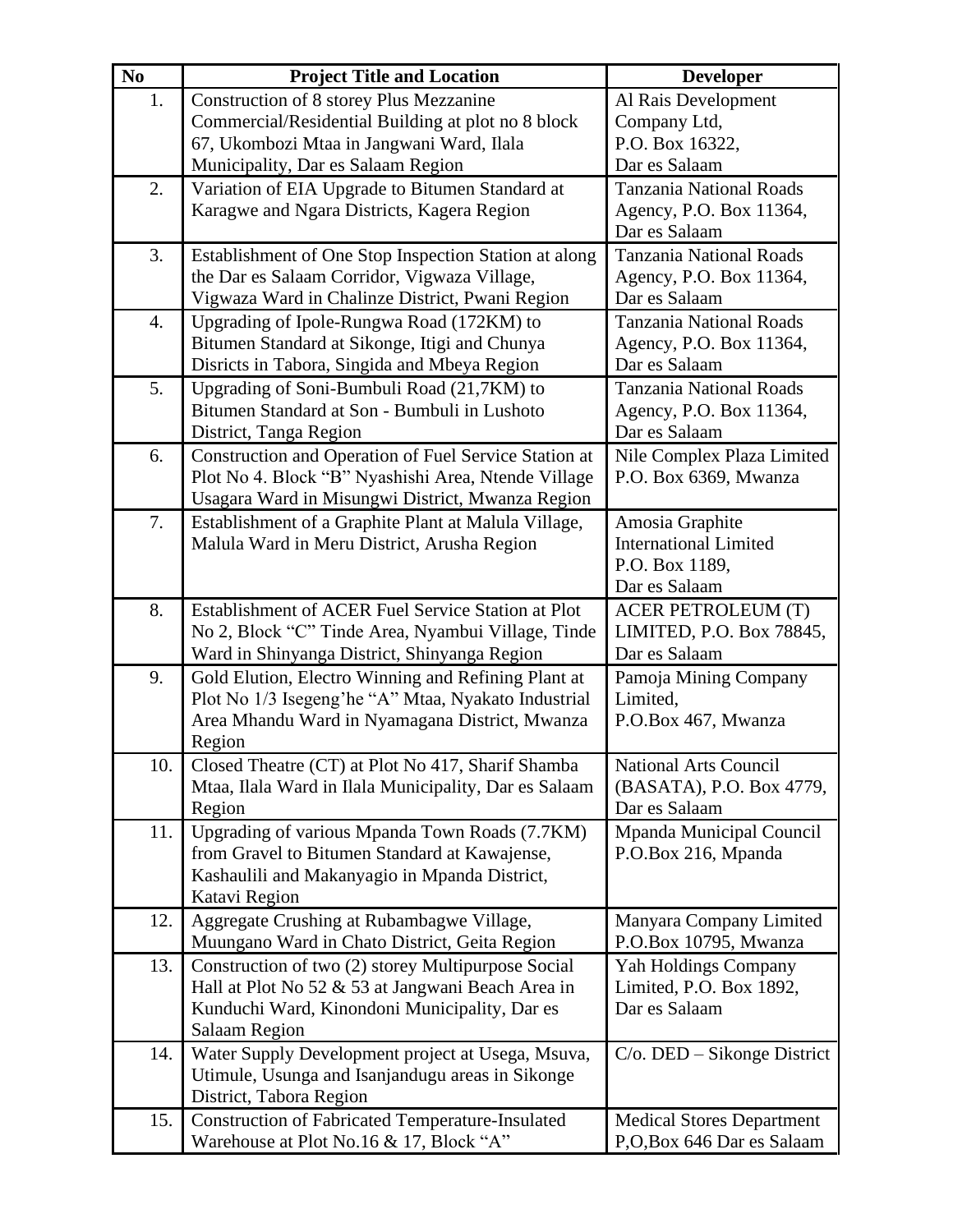|     | Kyakairabwa Mtaa, Nyanga Ward, Nyanga Industrial                                    |                                         |
|-----|-------------------------------------------------------------------------------------|-----------------------------------------|
|     | Area in Bukoba Municipality, Kagera Region.                                         |                                         |
| 16. | Upgrade and Renovation of Mount Meru Filling                                        | Mount Meru Petroleum Ltd                |
|     | Station at Farm No.81, Ibadakuli Village, Ibadakuli                                 | P,o, Box 7094, Arusha                   |
|     | Ward, in Shinyanga Municipality, Shinyanga Region.                                  |                                         |
| 17. | Proposed construction of 25 Storey Golden Premium                                   | <b>National Housing</b>                 |
|     | Residence on Plot No 711 at Mzimuni Street, Kawe                                    | Corporation (NHC)                       |
|     | Ward, Kinondoni Municipality, Dar es Salaam                                         | P.O. Box 2977,                          |
|     | Region                                                                              | Dar Es Salaam                           |
| 18. | Government of the Village of Utura III Uyui District,                               | C/O. DED - Uyuu District                |
|     | Water Supply Development project at Utura Area in<br>Uyui District, Tabora Region   |                                         |
| 19. | Crushing and Screening Plant at Amani Makolo                                        | <b>Tancoal Energy Limited</b>           |
|     | Village, Amani Makolo Ward, in Mbinga District,                                     | P.O. Box 23059,                         |
|     | Ruvuma Region.                                                                      | Dar es Salaam                           |
| 20. | Joint Industry Project METOCEAN study at DEEP                                       | Statoil Hydro Tanzania                  |
|     | SEA - Mtwara Urban, Kilwa & Mafia Districts in                                      | P.O. Box 713,                           |
|     | Mtwara, Kilwa & Coast Region                                                        | Dar es Salaam                           |
| 21. | Government of the Villages of Usense, Kibaoni                                       | $C/O$ . DED – Mpanda                    |
|     | Ilalangulu, Kikulwe, Majimoto and Makuyungu in                                      | District                                |
|     | Mpanda District, Water Supply Development Project                                   |                                         |
|     | for Selected Villages in Mpanda Usense, Kibaoni,                                    |                                         |
|     | Ilalangulu, Kikulwe, Majimoto and Makuyungu Areas                                   |                                         |
|     | in Mpanda District, Rukwa Region                                                    |                                         |
|     |                                                                                     |                                         |
| 22. | Construction of Agro-Fired Boilder Plant at Pasiansi                                | Tanzania Breweries Limited              |
|     | Ward in Ilemela District, Mwanza Region                                             | $(TBL) - P.O. Box 661,$                 |
|     |                                                                                     | Mwanza                                  |
| 23. | Establishent of Petrol Station at Plot 27, Block "G"                                | Rosemary James Kasuka                   |
|     | Mvuti Area, Kidole Mtaa Msongola Ward in Ilala                                      | P.O.Box 11865,                          |
|     | Municipality, Dar es Salaam Region.                                                 | Dar es Salaam                           |
| 24. | Establishment of Fuel Service Station at Plot No. 254,                              | <b>Fahad Said Mohammed</b>              |
|     | Block 'A' at Kisiwani Area, Vijibweni Ward,                                         | P,O, Box 38307                          |
|     | Kigamboni Municipality, Dar es Salaam Region.                                       | Dar es Salaam                           |
| 25. | Development of One – Stop Border Post at Kabanga                                    | Tanzania Revenue                        |
|     | Village at the Border of Tanzania and Burundi in                                    | Authority (TRA)                         |
|     | Ngara district, Kagera Region                                                       | P.O. Box 11491,                         |
|     |                                                                                     | Dar es Salaam                           |
| 26. | Establishment of Fuel Filling Station at Idara ya Maji                              | Nassoro Ally Hemed                      |
|     | Area, Chamakweza Village, Vigwaza Ward in                                           | P.O. Box 338,                           |
| 27. | Chalinze District, Pwani Region.<br>Tanzanite Mining Project at Simanjiro District, | Handeni - Tanga<br><b>AEGIS</b> Limited |
|     | Manyara Region                                                                      | P.O. Box 15237, Arusha                  |
| 28. | Rehabilitation and Desilting of the Naitolya charco                                 | <b>Monduli District Council</b>         |
|     | Dam at Naitolya Village in Monduli District, Arusha                                 | P.O. Box 1, Monduli                     |
| 29. | Establishment of Fuel Service Station at Plot No. 5,                                | <b>Salum Hamoud Salum</b>               |
|     | Block "K" Sawasawa Sub Village, Nselembwe                                           | P.O.Box 42                              |
|     | Village, Shelui Ward in Iramba District, Singida                                    | Nzega-Tabora                            |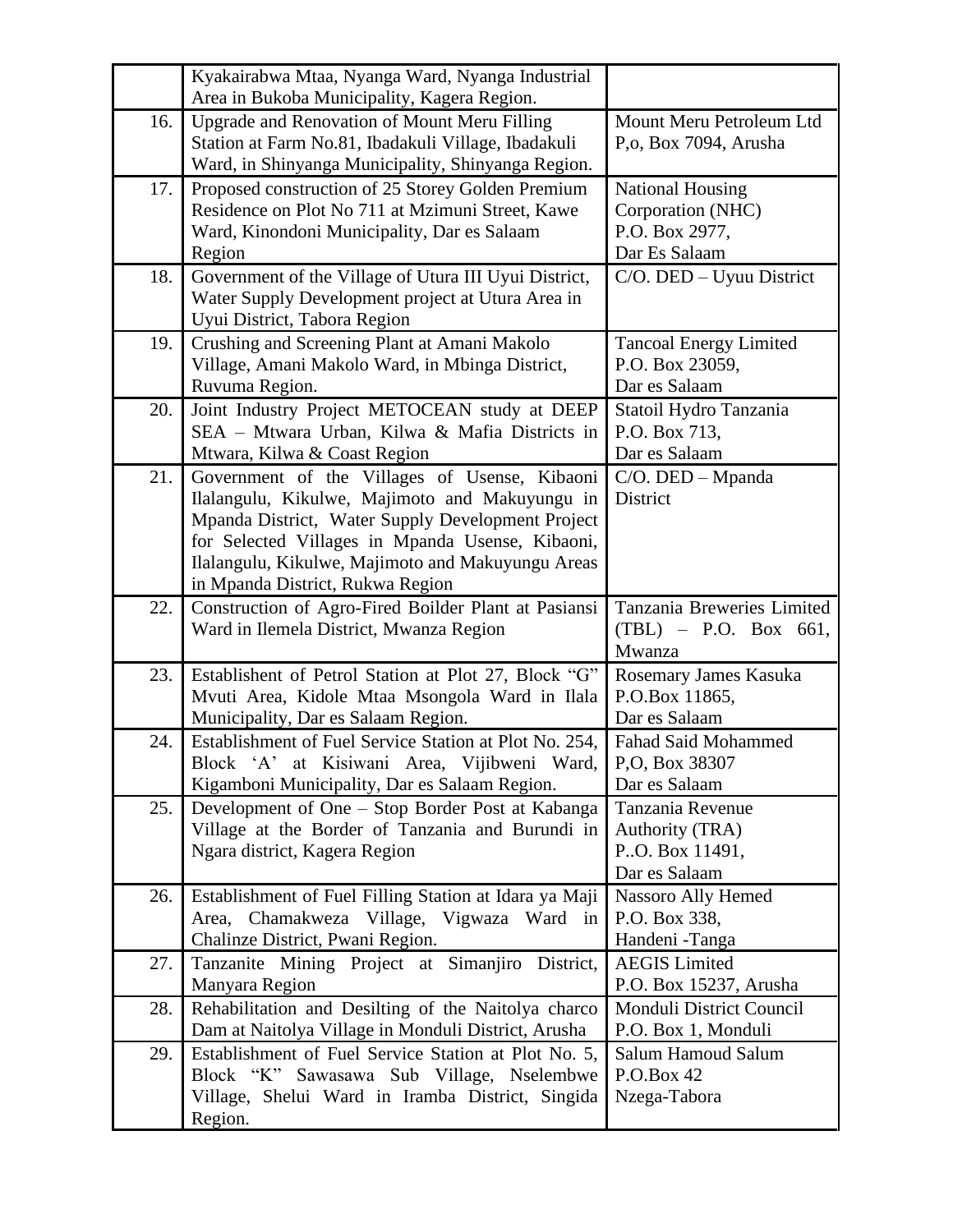| 30. | Construction and operation of Residential Buildings at<br>Plot No 36-45 Midizini Boma Ward in Morogoro<br>District, Morogoro Region                                                      | <b>National Housing</b><br>Corporation<br>P.O. Box 2977,<br>Dar es Salaam                            |
|-----|------------------------------------------------------------------------------------------------------------------------------------------------------------------------------------------|------------------------------------------------------------------------------------------------------|
| 31. | Establishment of 4 Storey Prayer Convention Centre at<br>Plot No.84, Blocks "C" Muungano Mtaa, Nkuhungu<br>Ward, in Dodoma City, Dodoma Region.                                          | <b>Christopher and Diana</b><br><b>Mwakasege Foundation</b><br>(CADF) P.O.Box 2166,<br>Dar es Salaam |
| 32. | 2D<br>Seismic<br>The<br>Proposed<br>project<br>survey<br>at<br>Songosongo Island in Kilwa Lindi Region                                                                                   | Panafrican Energy<br>P.O. Box 80139,<br>Dar es Salaam                                                |
| 33. | Construction if e-Education Data Centre at Dakawa,<br>Morogoro District, Morogoro Region                                                                                                 | Ministry of Education and<br>Vocational Training, P.O.<br>Box 9121, Dar es Salaam                    |
| 34. | Establishment of Fuel Filling Station at Bombani Mtaa,<br>Pugu Kajiungeni Ward in Ilala Municipality Dar es<br>Salaam.                                                                   | Martin Robert Kasanga<br>P.O. Box 72358,<br>Dar es Salaam                                            |
| 35. | Establishment of Fuel Service Station at Plot No.228,,<br>Fura Mtaa, Katete Ward, Tunduma Town in Momba<br>District, Songwe region.                                                      | Rowland Patrick Sawaya<br>P.O.Box 80478,<br>Dar es Salaam                                            |
| 36. | Kandasikira Graphite Mining and Processing Project at<br>Kandasikira Village, Shambarai Ward in Simanjiro<br>District, Manyara Region.                                                   | <b>Platinum Graphite</b><br><b>International Company</b><br>Limited, P.O.Box 8004,<br>Arusha         |
| 37. | Single Exploratory Well Drilling Programme at Lionde<br>Mtwara Rural District in Mtwara Region                                                                                           | Tullow Tanzania B.V.<br>P.O. Box 38649,<br>Dar es Salaam                                             |
| 38. | Multi-Purpose Lwearning Centre and Water Projects at<br>Mkwapa Village and Masuguru Village in Masasi and<br>Nanyumbu Districts - Mtwara Region                                          | Anglican Church of<br>Tanzania, Diocese of<br>Masasi, Private Bag Masasi                             |
| 39. | Establishment of 6-25KW Micro-Grid Diesel Hybrid<br>Solar Photovoltaic System at Kagongo Hamlet, Bwai<br>Kumusoma Village, Kiriba Ward Musoma District,<br>Mara Region.                  | Powergen Renewarble<br><b>Energy Limited</b><br>P.O. Box 14254, Arusha                               |
| 40. | Establishment of 6-25KW Microgrid Diesel Hybrid<br>Solar Photo Voltaic System at Juma Kisiwani, Hamlet<br>Juma Kisiwani Village, Katanguru Ward in Sengerema<br>District, Mwanza Region. | Powergen Renewable<br><b>Energy Limited</b><br>P.O. Box 14254, Arusha                                |
| 41. | Construction and Operation of Fuel Service Station at<br>Plot No. 14, Block "KK" Temeke Mtaa, Nyakato<br>Industrial Area in Mwanza Region.                                               | Maki Traders Company Ltd<br>P.O. Box 8006, Mwanza                                                    |
| 42. | Tailing Reprocessing at Itumbi Village in Chunya<br>District, Mbeya Region                                                                                                               | Makonye and Kilabasa<br>Company Ltd,<br>P.O. Box 474, Geita                                          |
| 43. | Mineral Exploration at Ngasamo in Magu District,<br>Mwanza Region                                                                                                                        | Twigg Gold Limited<br>P.O. Box 1866, Mwanza                                                          |
| 44. | Development of Emurtoto in take at Western Part of<br>Arusha National Park in Arumeru Disrtict, Arusha<br>Region.                                                                        | Arusha District Council<br>P.O. Box 2330,<br>Arusha                                                  |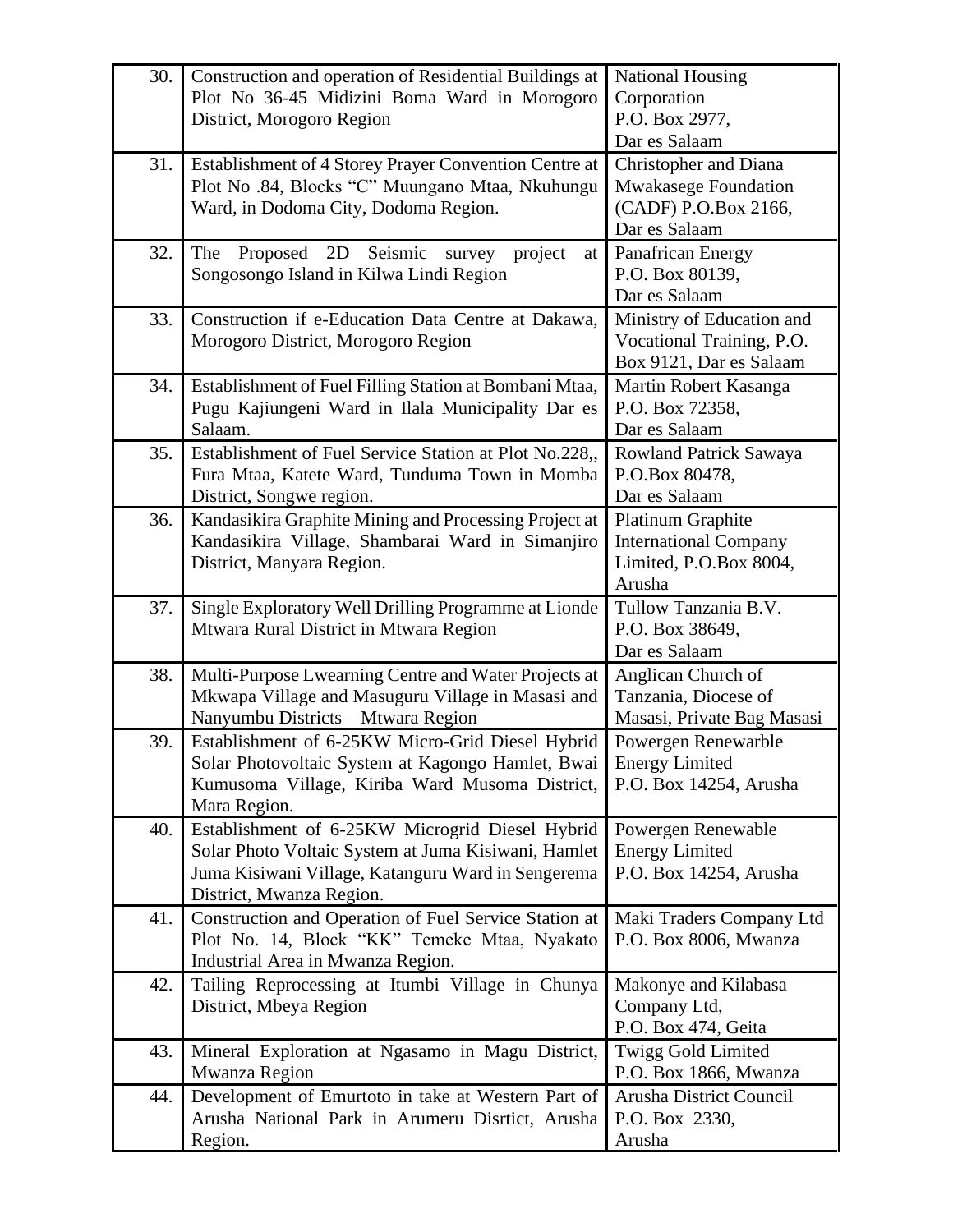| 45. | Establishment of Water Bottling Factory at Plot<br>No.463, Block " A" Tanki la Maji Mtaa, Masumuni<br>Ward in MbingaTownship, Ruvuma Region.                    | Mdaka Five Company Ltd<br>P.O.Box 273, MBINGA,                                          |
|-----|-----------------------------------------------------------------------------------------------------------------------------------------------------------------|-----------------------------------------------------------------------------------------|
| 46. | Construction and Operation of Fish Cage Culture at<br>Nyabashi Village, Kitongonsima Ward in Magu<br>District, Mwanza Region                                    | Sharifu Rajabu Athumani<br>P.O.Box 11101,<br>NYANGUGE-MWANZA                            |
| 47. | Establishment of Mount Meru Filling Station at Plot<br>No. P1831, Msigani Mtaa, Mbezi Louis Ward in<br>Ubungo Municipality, Dar es Salaam Region.               | Mount Meru Petroleum Ltd<br>Box 7094, Arusha                                            |
| 48. | Tailing Reprocessing Plant to Recover Gold at<br>Patamela village in Chunya district, Mbeya Region                                                              | Makonye and Kilabasa<br>Company Ltd,<br>P.O. Box 474, Geita                             |
| 49. | Establishment of Fuel Filling Station at Ilongero<br>Village, Ilongero Ward in Singida District, Singida<br>Region.                                             | Gatan Universal Ltd<br>P.O. Box 15374, Arusha                                           |
| 50. | Existing Godown Building at Plot No. 106 A,<br>Chang'ombe ward in Temeke Municipality Dar es<br>Salaam Region.                                                  | Zamanco Limited<br>P.O. Box 154,<br>Dar es Salaam                                       |
| 51. | Operations of a Fuel Service Station at Plot No. 46,<br>Block "BB" Ofisini Mtaa, Baraa Ward in Arusha City,<br>Arusha Region.                                   | Oryx Oil Company Ltd<br>P.O. BOx 75881,<br>Dar es Salaam                                |
| 52. | Operations of a Fuel Service Station at Plot No. 24,<br>block "FF" Kware Mtaa, Elerai Ward in Arusha City,<br>Arusha Region.                                    | Oryx Oil Company Ltd<br>P.O. BOx 75881,<br>Dar es Salaam                                |
| 53. | Operations of a Fuel Service Station at Plot No.<br>2,3,4&5 Kambi "A" Mtaa, Ibanda Ward in Kyela<br>District Mbeya Region.                                      | Oryx Oil Company Ltd<br>P.O. BOx 75881,<br>Dar es Salaam                                |
| 54. | Operations of a Fuel Service Station at Plot No. 57<br>Block "F" Vwawa Kati Mtaa, Vwawa Ward in Mbozi<br>District, Songwe Region.                               | Oryx Oil Company Ltd<br>P.O. BOx 75881,<br>Dar es Salaam                                |
| 55. | Operations of a Fuel Service Station at Plot No. 491<br>Block "CC" Olamuriaki Mtaa, Sombetini Ward in<br>Arusha City, Arusha Region.                            | Oryx Oil Company Ltd<br>P.O. BOx 75881,<br>Dar es Salaam                                |
| 56. | Operations of Two Units of a Five Storeys Apartments<br>at Plot No. 187, Regent Estate Mtaa, Mikocheni Ward<br>in Kinondoni Municipality, Dar es Salaam Region. | <b>Excite Construction</b><br><b>Company Limited</b><br>P.O.Box 19716,<br>Dar es Salaam |
| 57. | Construction and Operation of a Small Scale Flour<br>Milling Plant at Shamwengo Village, Inyala Ward in<br>Mbeya District, Mbeya Region                         | Gwanselya Company<br>Limited<br>P.O. BOx 75881,<br>Dar es Salaam                        |
| 58. | Carbon Dioxide Extraction and Products Plant at<br>Kabula Ward in Rungwe District, Mbeya Region.                                                                | <b>TOL Gases Limited</b><br>P.O. Box 911,<br>Dar es Salaam                              |
| 59. | Pannar<br>Seed<br>(TANZANIA)<br>Limited<br>Existing<br>Warehouses at Plots No.15-18&38-41, Sido Road,<br>Viwandani Mtaa, Unga Limited Ward in Arusha City,      | Pannar Seed (Tanzania)<br>Limited P.O. Box 10677,<br>Dar es Salaam                      |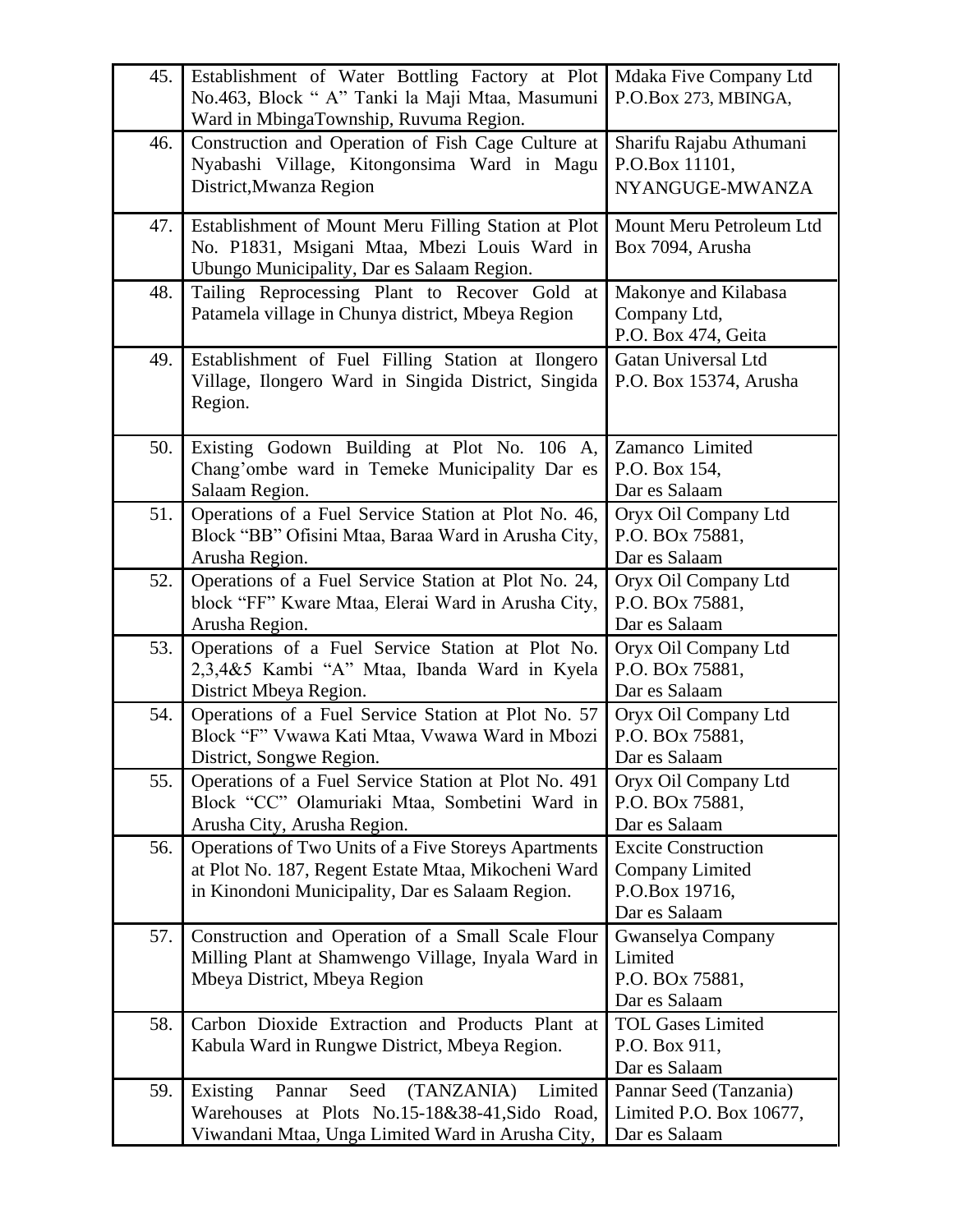| 60. | Existing Fuel Service Station at Plot No. 34B Block<br>"E" Anglikhan Mtaa, Bomani Ward in TARIME           | PKM Enterprises And<br><b>General Supply Ltd</b> |
|-----|------------------------------------------------------------------------------------------------------------|--------------------------------------------------|
|     | Town, Mara Region.                                                                                         | P.O.Box 403 Tarime - Mara                        |
| 61. | Operation of Service Station at Plot No.445, Block "G"                                                     | Amazon Petroleum (T)                             |
|     | Street, Gongoni<br>Lumumba<br>Ward<br>in<br>Tabora                                                         | Limited                                          |
|     | Municipality, Tabora Region.                                                                               | P.O.Box 155, Tabora                              |
| 62. | Construction and Rehabilitation of Pangani Seawall at                                                      | MJI WA SERIKALI                                  |
|     | Pangani Mashariki, Pangani Magharibi and Bweni                                                             | MTUMBA,                                          |
|     | Wards in Pangani, Tanga Region                                                                             | OFISI YA MAKAMU WA                               |
|     |                                                                                                            | <b>RAIS</b>                                      |
|     |                                                                                                            | <b>IDARA YA MAZINGIRA</b>                        |
|     |                                                                                                            | P.O. Box 2502, DODOMA                            |
| 63. | Construction of Six Storey Hotel and Two Storey<br>Social Hall Buildings at Plot No 18 at Area 6 "B" Mtaa, | Rhoda Nestory Nyang'anyi<br>and                  |
|     | Kichangani Ward, Morogoro Municipality, Morogoro                                                           | Judith Nestory Nyang'anyi                        |
|     | Region                                                                                                     | P.O. Box 2112, Morogoro                          |
| 64. | Fuel Service Station, Plot No 65 Block "R" Chadulu                                                         | Rogatha Ladislaus Shayo                          |
|     | Mtaa in Dodoma Municipality, Ddodoma Region                                                                | P.O.Box 1899, Dodoma                             |
| 65. | Construction of Six Storey Residential Apartments                                                          | Delux international Limited                      |
|     | Building Plot No 986, Masaki Mtaa, Msasani Ward in                                                         | (DIL)                                            |
|     | Kinondoni Municipality, Dar es Salaam Region                                                               | P.O. Box 5584,                                   |
|     |                                                                                                            | Dar es Salaam                                    |
| 66. | Construction of Residential Apartments Plot No 366B,                                                       | <b>Garden City Properties</b>                    |
|     | Msasani<br>Ward<br>Oysterbay<br>Mtaa,<br>Kinondoni<br>in<br>Municipality, Dar es Salaam Region             | Limited<br>P,O, Box 5584,                        |
|     |                                                                                                            | Dar es Salaam                                    |
| 67. | Proposed Offshore Exploration Drilling at Mnazi Bay                                                        | <b>Hydrotanz Limited</b>                         |
|     | in Mtwara District, Mtwara Region                                                                          | P,O, Box 72821,                                  |
|     |                                                                                                            | Dar es Salaam                                    |
| 68. | Construction of Housing Estate at Plot No 36, Block                                                        | Akberali Jafferali                               |
|     | "B", Ununio Area in Kinondoni Disrict, Dar es Salaam                                                       | P,O, Box 2338,                                   |
|     | Region                                                                                                     | Dar es Salaam                                    |
| 69. | Construction and Operation of Fuel Service Station on                                                      | Arobogast Sililo Lulila                          |
|     | Plot No. 175/1 Block "A"<br>Nyashishi Area in                                                              | P.O.Box 1746, Mwanza                             |
| 70. | Misungwi District, Mwanza Region<br>Establishment of Maize Flour Milling Factory at Plot                   | Maisha Miller                                    |
|     | No. 65/5-6, Block "C" Themi Industrial Area, in                                                            | P.O. Box 7183, Arusha                            |
|     | Arusha City, Arusha Region.                                                                                |                                                  |
| 71. | Upgrading of Flood Irrigation Paddy Farm in Farm No.                                                       | Kokamoga Farm Company                            |
|     | 421-449 Kongolo Village, Kongolo Ward in Magu                                                              | Limited                                          |
|     | District, Mwanza Region.                                                                                   | P.O. Box 2144, Mwanza                            |
| 72. | Development of 6 Storey Residential Building on Plot                                                       | Mr. Abdulhalim Z. Salum                          |
|     | No, 38 Block No. D at Temeke Mtaa, Temeke Ward in                                                          | P.o. Box 60672,                                  |
|     | Temeke Municipality, Dar es Salaam region                                                                  | Dar es Salaam                                    |
| 73. | Establishment of Waste Pet Bottle Flakes Production                                                        | <b>PHISS Plastic Limited</b>                     |
|     | Plant at Plot No. 1 Block "A" at SEZ Industrial Park,                                                      | P.O. Box 5596, Pwani                             |
|     | along Bagamoyo-Dar es Salaam Road in Zinga Ward,                                                           |                                                  |
|     | Bagamoyo District, Pwani Region.                                                                           |                                                  |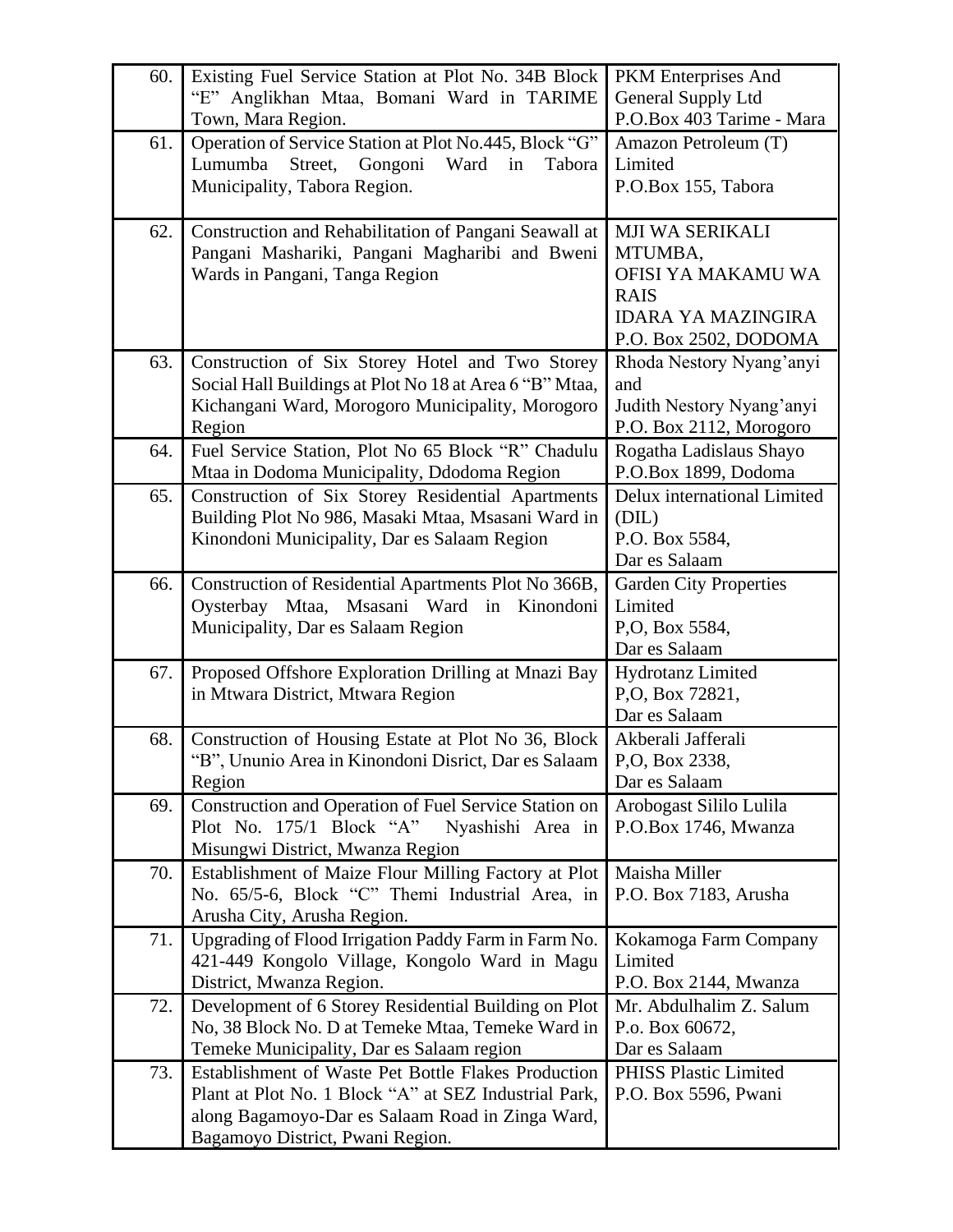| 74. | M/S Tanzania Airports Authority Upgrading of<br>Mtwara Airport at Mtwara Mikindani in Mtwara                                                                                                                                                                                                          | <b>Tanzania National Roads</b><br>Agency (TANROADS)                                                      |
|-----|-------------------------------------------------------------------------------------------------------------------------------------------------------------------------------------------------------------------------------------------------------------------------------------------------------|----------------------------------------------------------------------------------------------------------|
|     | Municipality, Mtwara Region has been Transferred to<br>M/s Tanzania National Roads Agency (TANROADS)                                                                                                                                                                                                  | P.O. Box 11364,<br>Dar Es Salaam                                                                         |
| 75. | <b>Construction and Development of Three Water Storage</b><br>Reservoirs at Ganako in Karatu Municipality, Arusha<br>Region                                                                                                                                                                           | Shangri-La Estate Limited<br>P.O. Box 21, Karatu                                                         |
| 76. | Proposed Installation of Aluminum Utensils on Plot<br>No. 40&42 at Buguruni Industrial Area, Maruzuku<br>Mtaa, Mnyamani Ward, Ilala Municipality, Dar es<br>Salaam Region.                                                                                                                            | <b>OCEAN ALUMINIUM</b><br><b>LIMITED</b>                                                                 |
| 77. | Recommendation of Variation of EIA Certificate<br>regarding indoor Residual Spraying<br>$(IRS)$ of<br>Insecticides Against Malaria Vectors Using Lambda<br>Cyhalothrin Icon10cs) in the whole Mara Region has<br>been varied to use Clothianidin (SumishIeld 50WG) at<br>Rorya District, Mara Region. | Ministry of Health,<br>Community Development,<br>Gender, Elderly And<br>Children<br>P.O. Box 743, Dodoma |
| 78. | Recommendation of Variation of Indoor Residual<br>Spraying (IRS) of Insecticides Against Malaria<br>Vectors Using Lambda Cyhalothrin (Icon 10CS) in the<br>whole Mwanza Region has been Varied to use<br>Clothianid in (Sumishield 50WG at Ukerewe District,<br>Mwanza Region                         | Ministry of Health,<br>Community Development,<br>Gender, Elderly and<br>Children<br>P.O. Box 743, Dodoma |
| 79. | Recommendation of Variation Regarding Indoor<br>Residual Spraying (IRS) of Insecticides Against<br>Malaria Vectors Using Pirimiphos methyl (Actellic<br>300CS) IRS at Chato and Nyang'hwale District in<br>Geita has been varied to use Clothianid in (Sumishield<br>(50WG)                           | Ministry of Health,<br>Community Development,<br>Gender, Elderly and<br>Children<br>P.O. Box 743, Dodoma |
| 80. | Construction of Fuel Service Station at Plot No. 253,<br>Block "A" Nyashishi Area, Utende Village, Usagara<br>Ward in Misungwi District, Mwanza Region.                                                                                                                                               | Onasis Elishiria Lema<br>P.O. Box 10394, Mwanza                                                          |
| 81. | Establishment of Parent Stock Farm for Broilers and<br>Layers, Plot No. 2,3 & 4 Block 'F' Mwanambaya<br>Village, Mipeko ward in Mkuranga District, Pwani<br>Region.                                                                                                                                   | Xi Wang Group Co. Ltd<br>P.O. Box 32080,<br>Dar es Salaam                                                |
| 82. | Construction and Operation of Fuel Filling Station,<br>Plot No. 1, Block 'F' Uhuru-Mabamba Area in<br>Kibondo District, Kigoma Region.                                                                                                                                                                | Kamaka Traders And<br><b>General Supplies</b><br>P.O. Box 2008,<br>Mabamba-Kibondo                       |
| 83. | Waste Carbon Processing Plant, Plot No. 11, Block 'G'<br>Igoma Industrial area, Igoma East Ward in Mwanza<br>City, Mwanza Region.                                                                                                                                                                     | Kuayue Investment Ltd<br>P.O.Box 2338, Mwanza                                                            |
| 84. | Construction and Operation of the Fuel Filling Station,<br>Plot No. 68, Block 'S' Mayolwa Village, Idetemya<br>Ward in Misungwi District, Mwanza Region.                                                                                                                                              | Sturmacot Co. Ltd<br>P.O. Box 6141, Mwanza                                                               |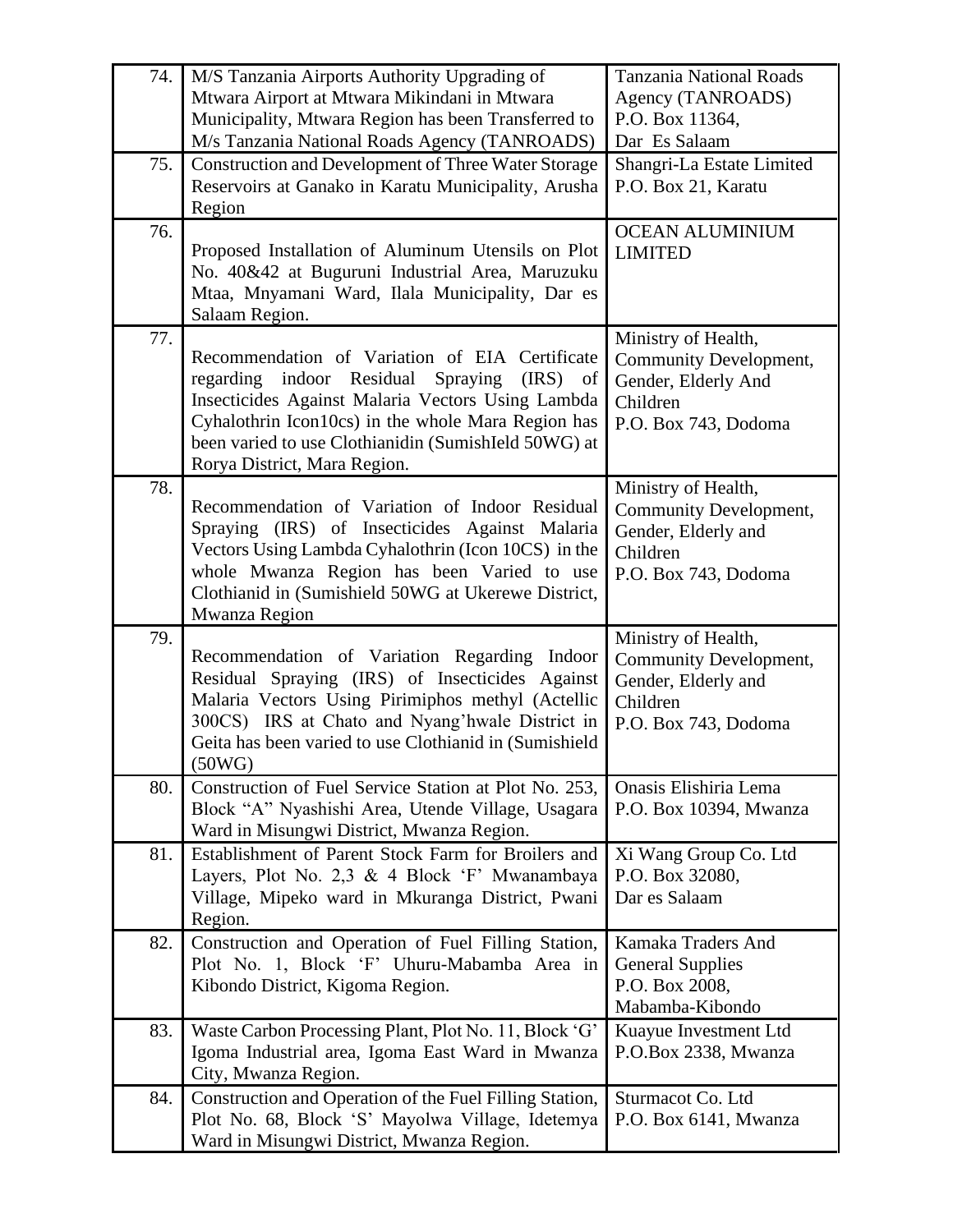| 85. | Upgrading of Bariadi Mines Office, Plot No. 134,        | <b>Ministry of Minerals</b>                   |
|-----|---------------------------------------------------------|-----------------------------------------------|
|     | Sesele Mtaa, Nyakabindi Ward in Bariadi Town,           | P.o.Box 422, Dodoma                           |
|     | Simiyu Region.                                          |                                               |
| 86. | Upgrading of Bukoba Mines Office, Plot No, 25,          | <b>Ministry Of Minerals</b>                   |
|     | Zamzam Mtaa, Bilele Ward in Bukoba Municipality,        | P.O. Box 422, Dodoma                          |
|     | Kagera Region.                                          |                                               |
| 87. | Construction and Operation of Fuel Filling Station,     | Unique Petroleum (T) Ltd                      |
|     | Uhemeli Village, Ndala Ward in Nzega District,          | P.O. Box 119, Tabora                          |
|     | <b>Tabora Region</b>                                    |                                               |
| 88. | Development of Mbezi Luis Bus Terminal, Plot No.        | Dar Es Salaam City Council                    |
|     | 109, Block 'A' Mbezi Luis area, Mshikamano Mtaa,        | (Dcc)                                         |
|     | Mbezi Ward in Ubungo Municipality, Dar es Salaam        | P.O.Box 9084,                                 |
|     | Region.                                                 | Dar es Salaam                                 |
| 89. | Development of Fuel Service Station at plot no. 4&5     | Sanda Hussein Sanda                           |
|     | Block "H" Chamakweza Village, Vigwaza Ward in           | P.O. Box 174, Kondoa                          |
|     | Chalinze District, Pwani Region.                        |                                               |
| 90. | Development of six (6) Storey Residential Apartment     | Martha Benjamin Lyimo                         |
|     | Plus Basement Floor at Plot No. 403, Block "40"         | P.O. Box 2945, Arusha                         |
|     | Mkunguni street, Hananasif Ward in Kinondoni            |                                               |
|     | Municipality, Dar es Salaam Region.                     |                                               |
| 91. | Development of Ten storey Commercial/Residential        | Jyostana Dhanj Bhikha                         |
|     | Building on Plot No 12 block 39, Kariakoo, Sukuma       | P.O. Box 21224,                               |
|     | Mtaa in Ilala District, Dar es Salaam Region            | Dar es Salaam                                 |
| 92. | Three Storage Godwns located at plot no.47 $&2/1$ ,     | R.K Chudasama Limited                         |
|     | Buguruni Industrial Area, Maruzuku Mtaa, Mnyamani       | P.O. Box 325,                                 |
|     | Ward in Ilala Municipality, Dar es Salaam Region.       | Dar es Salaam                                 |
| 93. | Operations of service station located at plot no. 2021; | Barrel Petrol Station Co.                     |
|     | block "U" Mbagala area, Makuka Kusini Mtaa,             | Limited                                       |
|     | Mbagala Kuu Ward in Temeke Municipality, Dar es         | P.O. Box 3728,                                |
|     | Salaam.                                                 | Dar es Salaam                                 |
| 94. | Construction of VAT Leaching Gold Extraction Plant      | Emmanuel Kalamu                               |
|     | Lwabakanga Village, Bulyanhulu Ward, Kahama             | P.O. Box 56, Shinyanga                        |
|     | District in Shinyanga Region                            |                                               |
| 95. | Ongoing Project (Rulenge Filling Station), Plot No.     | Registered Trustees Of The                    |
|     | 14967 Rulenge Township, Rulenge Ward in Ngara           | Roman Catholic, Diocese Of                    |
|     | District, Kagera Region.                                | Rulenge – Ngara                               |
|     |                                                         | P.O. Box 50 Kagera                            |
| 96. | Establishment of a Five Star Hotel, Seronera, Serengeti | Guokai Electric Power (T)                     |
|     | National Park in Serengeti District, Mara Region.       | Co. Ltd                                       |
|     |                                                         | P.O. Box 19877, Mara                          |
| 97. | USA Madukani Subward, Usa River Ward in                 | <b>Rivertrees Ltd</b><br>P.O. Box 221. Arusha |
|     | Arumeru District, Arusha Region                         |                                               |
| 98. | Mbozi Coffee Curing and Associated Facilities Plot      | Mbozi Coffee Curing                           |
|     | No.1 Mlowo Industrial Area, Mlowo Village, Mlowo        | Company<br>P.O. Box 291, Mbozi                |
|     | Ward in Mbozi District, Songwe Region                   |                                               |
| 99. | Development of Flour Milling Factory, Plot No. 35,      | Vinci Group Limited<br>P.O. Box 19197,        |
|     | Block 'A' Zegereni Industrial Area, Zegereni Mtaa,      |                                               |
|     | Visiga Ward in Kibaha Township, Pwani Region.           | Dar es Salaam                                 |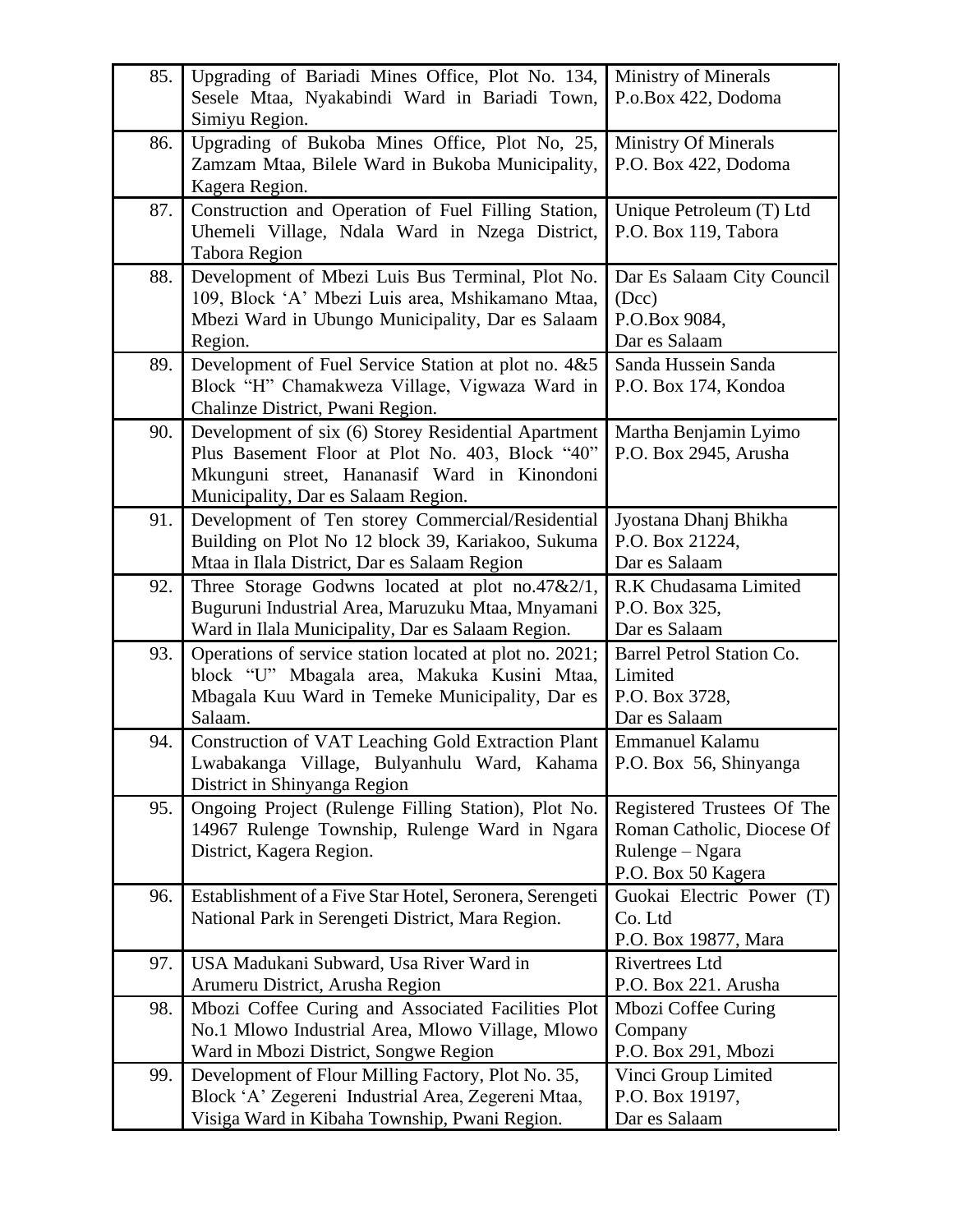|      | 100. Established Speke Bay Lodge Ltd Farm No. 164,<br>Kalago Village, Lamadi Ward in Busega District,<br>Simiyu Region                                                                                                                                            | Speke Bay Lodge Ltd<br>P.O.Box 953, Mwanza                                                    |
|------|-------------------------------------------------------------------------------------------------------------------------------------------------------------------------------------------------------------------------------------------------------------------|-----------------------------------------------------------------------------------------------|
| 101. | Operations of a Fuel Service Station, Plot No. 166,<br>Goba, Tegeta in Ubungo Municipality, Dar es Salaam<br>Region.                                                                                                                                              | Oil Link (T) Limited<br>P.O. Box 106093<br>Dar es Salaam                                      |
| 102. | Operations of Tengeru Filling Station Plot No. 101/2/2,<br>Tengeru Area, Patandi Village, Akheri Ward in Meru<br>District, Arusha Region.                                                                                                                         | National Oil (T) Limited<br>P.O. Box 70048,<br>Dar es Salaam                                  |
|      | 103. Construction of St. Andrew Catholic Church Building,<br>Plot No. 1, Bahari Beach Area, Kinondoni Mtaa,<br>Kunduchi Ward in Kinondoni Municipality, Dar es<br>Salaam Region.                                                                                  | The Registered Trustee of<br>Archdiocese of<br>Dar Es Salaam<br>P.O.Box 167,<br>Dar es Salaam |
|      | 104. Wami Horticultural Farm, Farm No. 172 & 193,<br>Luhindo Village, Dakawa Ward in Mvomero District,<br>Morogoro Region.                                                                                                                                        | Wami Agriculture Farm Ltd<br>P.O. Box 1238,<br>Dar es Salaam                                  |
|      | 105. Establishment of a collocated Primary surveillance s-<br>Band Radar (PSR) with Monopulse Secondary<br>Surveillance Radar System (MSSR) Mode-S Capable<br>at Kilimanjaro International Airport in Hai District,<br>Kilimanjaro Region                         | Tanzania Civil Aviation<br>Authority<br>P.O. Box 2819,<br>Dar es Salaam                       |
|      | 106. Establishment of a Collocated Primary surveillance s-<br>Band Radar (PSR) with Monopulse Secondary<br>Surveillance Radar System (MSSR) Mode-S Capable<br>at Julius Nyerere International Airport in Ilala<br>Municipality,<br>Salaam<br>Dare<br>Region<br>es | Tanzania Civil Aviation<br>Authority<br>P.O. Box 2819,<br>Dar es Salaam                       |
| 107. | Establishment of a Collocated Primary Surveillance S-<br>Band Radar (PSR) with Monopulse Secondary<br>Surveillance Radar System (MSSR) Mode-S Capable<br>Mwanza Airport, Jeshini<br>Ilemela<br>area in<br>at<br>Municipality, Mwanza Region                       | Tanzania Civil Aviation<br>Authority<br>P.O. Box 2819,<br>Dar es Salaam                       |
| 108. | Magole Horticulture Farm located at Farm No M13<br>Milama village, Dakawa ward in Movomero District,<br>Morogoro Region                                                                                                                                           | Magole Agriculture Farm<br>P.O. Box 1238,<br>Dar es Salaam                                    |
| 109. | Construction and Operation of the Filling Station Plot<br>No 446, Block "D" Igoma Magharibi "A" Mtaa, Igoma<br>Ward in Mwanza in Mwanza City                                                                                                                      | John Bahame Sabu<br>P.O. Box 29, Bariadi                                                      |
|      | 110. Establishment of Green Fish Farm Plot No 1450L.O.<br>No. 591030 Nkunga Village in Rungwe District,<br>Mbeya Region                                                                                                                                           | Green Fish Farm Limited<br>P.O. Box 1688, Mbeya                                               |
| 111. | Development of Five Storey Office Building for Ethics<br>Secretariat's Headquarter and Zonal Offices at Plot No<br>12, Block "B" NCC Link Mlimani, Sechelela Mtaa,<br>Tambukareli Ward in Dodoma City                                                             | <b>Ethics Secretariat</b><br>P.O. Box 13341,<br>Dar es Salaam                                 |
| 112. | Establishment of Fuel Filling Station, Plot No<br>20, Block "C" Nzasa,<br>Chanika Ward in Ilala<br>Municipality, Dar es Salaam Region                                                                                                                             | Yusuph Amani Maimu<br>P.O. Box 90005,<br>Dar es Salaam                                        |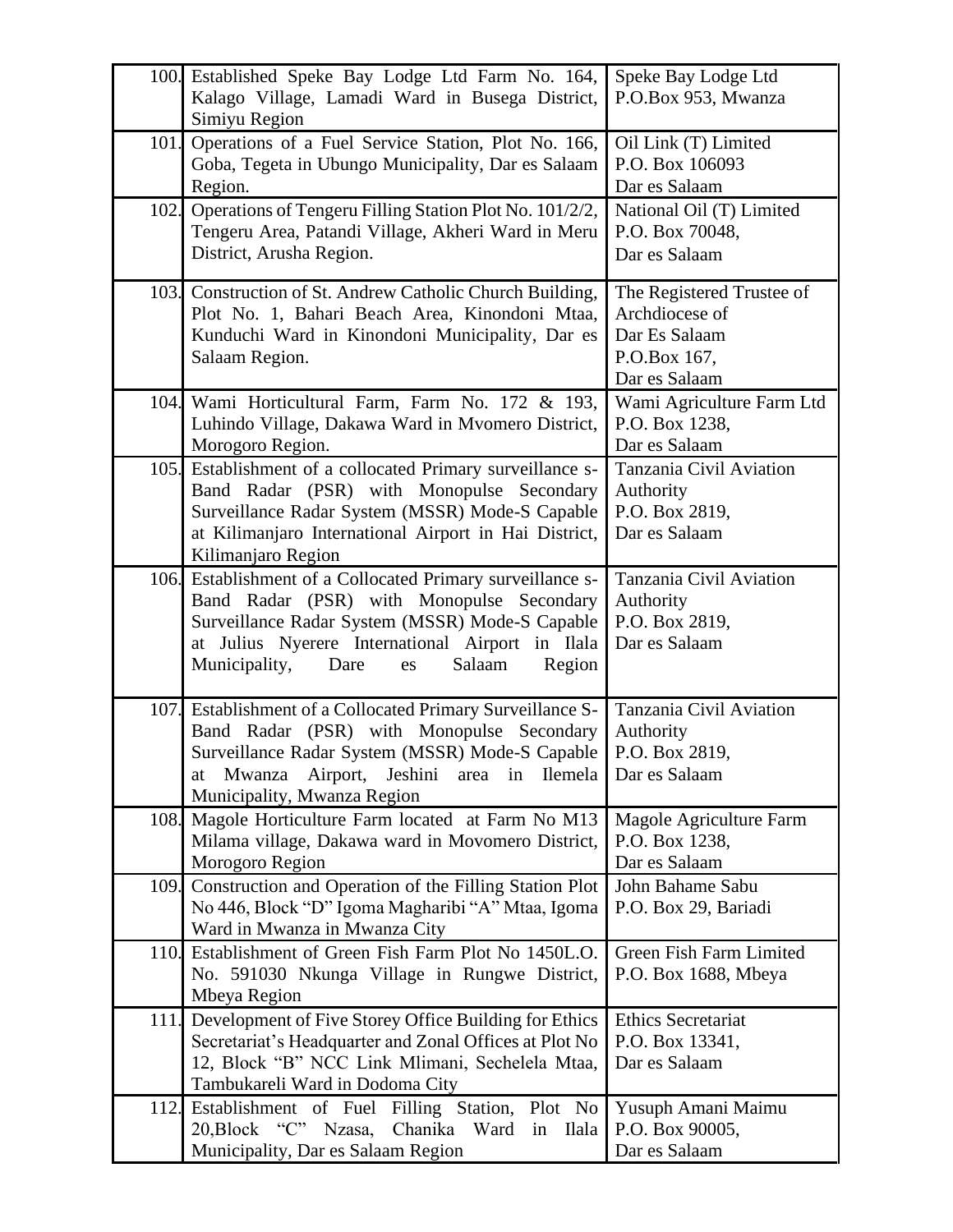|      | 113. Construction Filling Station at Majengo Mapya,<br>Tunduma Town in Momba District, Songwe Region                                                                                                                                                        | <b>Njombe Filling Station</b><br>Company Ltd<br>P.O. Box 411, Njombe                         |
|------|-------------------------------------------------------------------------------------------------------------------------------------------------------------------------------------------------------------------------------------------------------------|----------------------------------------------------------------------------------------------|
|      | 114. Proposed Faecal Sludge Treatment Plant at Usindakwe<br>area, Buhalahala Village, Buhalahala ward in Geita<br>District, Geita Region                                                                                                                    | Geita Urban Water Supply<br>and Sanitation Authority<br>(GEUWASA)<br>P.O. Box 477 Geita      |
|      | 115. Establishment of a Gold and Silver Refinery Plant at<br>Benjamin William Mkapa Special Economic Zone,<br>block 27 and 27A Makuburi ward in Ubungo<br>Municipality, Dar es Salaam region                                                                | AB Gold Refinery Limited<br>P.O. Box 16106,<br>Dar es Salaam                                 |
|      | 116. Honey Processing and Packaging Facility, Plot No 72,<br>Madafu Street, Visiga Ward in Kibaha District, Pwani<br>region                                                                                                                                 | Honey King Limited<br>P.O.Box 72593,<br>Dar es Salaam                                        |
| 117. | Operation of a Liquefied Petroleum Gas Storage<br>Warehouse and Distribution Facility at Plot No. 250,<br>Mafuta Street, Keko Ward in Temeke Municipality,<br>Dar es Salaam                                                                                 | Mashru Stores Limited<br>P.O. Box 2998,<br>Dar es Salaam                                     |
|      | 118. Establishment of Fuel Filling Station at Plot No 141,<br>Block "T", Uzunguni mtaa, Urambo Mjini Ward in<br>Urambo District, Tabora Region                                                                                                              | <b>Urambo District Council</b><br>P.O. Box 75,<br>Urambo-Tabora                              |
| 119. | Tarangire Treetops Lodge located at within Randilen<br>Wildlife Management Area in Monduli District,<br>Arusha Region                                                                                                                                       | Elewana Africa (T) Limited<br>P.O. Box 12814, Arusha                                         |
|      | 120. Development of Laibon Road Apartments (4 villas)<br>plot 28/29, Laibon Roaad, Oysterbay mtaa, Msasani<br>ward in Kinondoni Municipality, Dar es Salaam                                                                                                 | Tanzania Cigarette<br>Company, P,O. Box 40114,<br>Dar es Salaam                              |
| 121. | Establishment of Grain Storage Godown and Grain<br>Milling Factory Plot No.14, Block "B" Vikindu<br>Village, Vikindu Ward in Mkuranga District, Pwani<br>Region                                                                                             | Tumaini J. Busiliye & Jujilo<br>Tanda P, O. Box 45304,<br>Dar es Salaam                      |
| 122. | Transfer of EIS for M/s Bordar Ltd Manufacturing of<br><b>Boards</b><br>Storage<br>Gypsum<br>and<br>Warehouse<br>at<br>Chang'ombe Industrial Area in Temeke Municipality,<br>Dar es Salaam Region has been Transferred to M/s<br><b>UR-HOME Company Ltd</b> | M/s UR-Home Company<br>Limited Marble and Mining<br>Limited, P.O. Box 38009<br>Dar es Salaam |
| 123. | Development of a Modern Market at Magogo Mtaa in<br>Geita Town, Geita Region                                                                                                                                                                                | Geita Town Council,<br>P.O.Box 384, Geita                                                    |
| 124. | Development of a Modern Market at Katunda Area,<br>Kivukoni Mtaa, Kalangalala Ward in Geita Town,<br>Geita region                                                                                                                                           | Geita Town Council,<br>P.O.Box 384, Geita                                                    |
| 125. | Development of a Modern Abattoir at Buzunza Mtaa,<br>Bariadi Ward in Bariadi Town, Simiyu Region                                                                                                                                                            | Bariadi Town Council,<br>P.O.Box 384, Bariadi                                                |